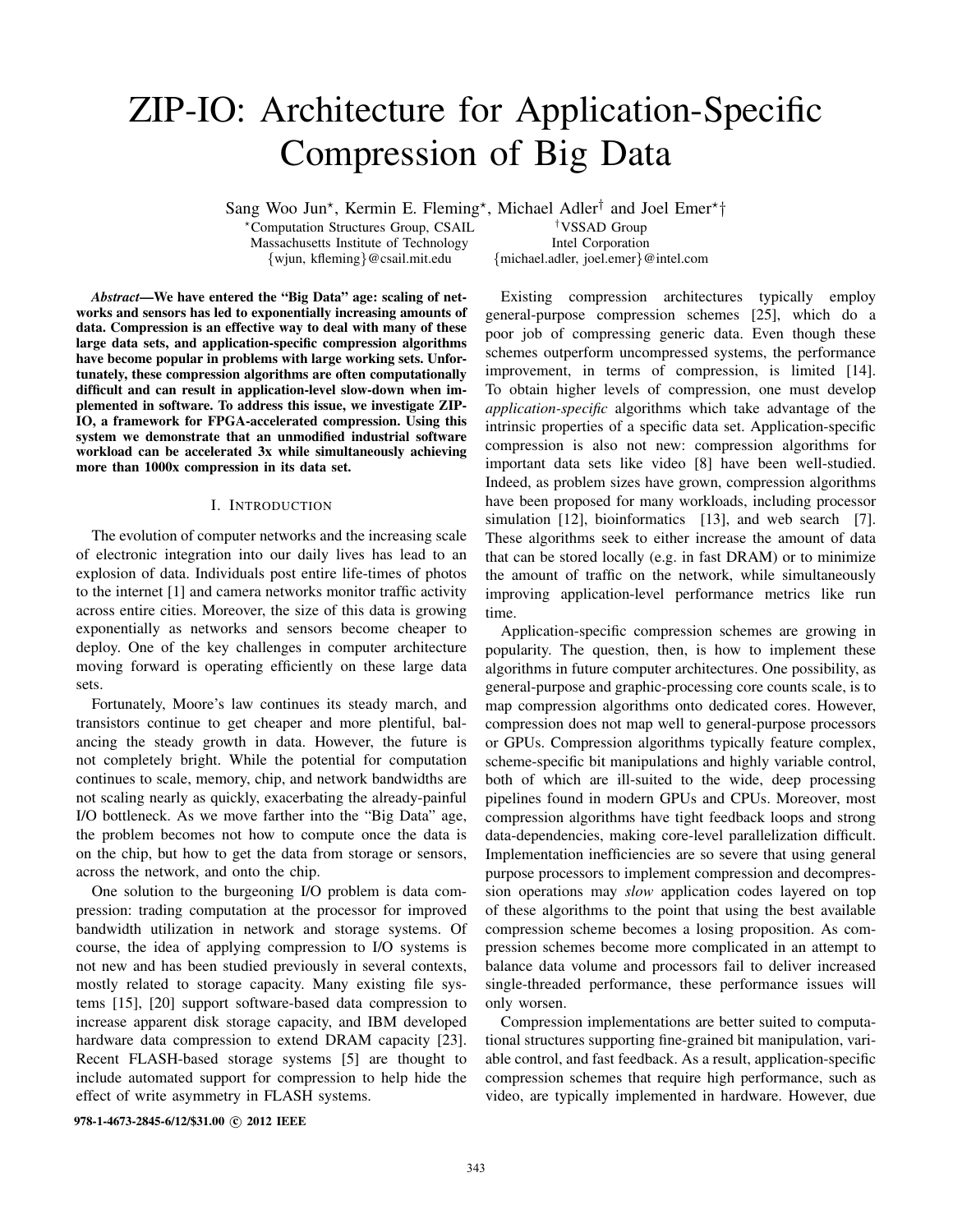to cost, hardware implementation can only be considered for the widest deployments, leaving a large set of compression schemes in need of acceleration. Alternatively, compression schemes can be mapped to a fine-grained reconfigurable substrate, such as an FPGA. In the context of compression, FPGAs offer many of the performance benefits of hardware, while retaining sufficient generality to handle many different compression schemes. As transistor counts increase, including such a substrate on-die is becoming both increasingly feasible and increasingly attractive [22], since fine-grained reconfigurable substrates capture different workloads than general purpose processors.

FPGAs offer an apparent solution to the implementation of application-specific compression algorithms. However, compression schemes do not exist in a vacuum: they must interact with application-level programs that they accelerate. Integrating general-purpose software with FPGA-based accelerators – in general, implementing anything on FPGAs – is a difficult proposition. An important system-level consideration in constructing a general framework for application-specific compression is that accelerators must integrate seamlessly with existing software. To ease this integration, we provide a novel FPGA-based implementation of the UNIX Standard I/O library, which allows programmers to describe FPGA-software communication in terms of familiar functions, like fread and fwrite. Hardware accelerators expressed in terms of our STDIO library can be integrated with existing, unmodified software programs using common Unix shell commands, just like software programs.

Processor trace compression is one example of a highlycompressible workload well-suited to decompression on the FPGA. Although recognized as computationally difficult, processor simulation is not typically thought of as a "Big Data" problem. The data volume in processor simulation arises from the computational cost of detailed simulation: to avoid the expense of running largely redundant functional simulations, detailed simulators store a trace of instruction-by-instruction execution results. These execution traces are then used to drive a diverse set of simulators [9], [10], which can be orders of magnitude faster than the original detailed simulation. Traces are enormous: even for small programs, a detailed trace can consume, uncompressed, terabytes of storage. Moreover, typical production simulation systems consist of thousands of machines simultaneously accessing traces. This level of traffic can quickly cripple even high-end storage arrays. As a result, processor traces are a prime candidate for application-specific compression.

In this paper, we examine a prototype system architecture for *application-specific* compression, which we call ZIP-IO. ZIP-IO consists of a processor, a tightly coupled reconfigurable substrate, and system libraries that simplify integrating the two computation environments. Using trace-based processor simulation as an example, we will show that our system architecture not only provides the opportunity to deploy compression, and thereby improve network and storage system bandwidth utilization, but also that existing user-level applications can be accelerated by significant multiples, as compared to a conventional software implementation.

# II. FPGA OPERATING SYSTEMS

The chief goal of ZIP-IO is to provide an easy-to-use, high-performance architecture for accelerating "Big Data" applications. Good support for FPGA-software communication is essential to ZIP-IO: it should be as easy to integrate ZIP-IO with existing software programs as it is to integrate other common Unix tools with them. Unfortunately, FPGAs have no easy-to-use software interfaces. Indeed, the problem of FPGAsoftware co-design has traditionally been viewed as difficult and error prone. This difficulty stems from both the raw nature of physical devices, which require substantial expertise to incorporate into a design, and the lack of uniformity in these interfaces across systems and projects, which limits timesaving design reuse.

To address these issues, several recent efforts have been made to develop FPGA operating systems. FPGA operating systems share many of the goals of traditional software operating systems, including managing resources and providing fundamental services. A key difference between FPGAs and general purpose processors is that FPGA programs are largely static. As a result, process management issues do not currently exist on mainstream FPGAs. The static nature of FPGA programs also implies that the operating system must make significant augmentations to the user FPGA program at compile time.

We have, over the past several years, developed the LEAP FPGA operating system [2] [18]. LEAP's chief contribution is inter-platform program portability. LEAP achieves this portability by abstracting platform-specific device interfaces into a set of general interfaces, which are common across all FPGA platforms. Programs using these interfaces can move seamlessly between FPGAs, without source modification. For example, LEAP provides host-FPGA I/O with an RPC-like mechanism called RRR [19]. To communicate with a control process running on the host processor, developers instantiate simple communications stubs in their FPGA source. ZIP-IO leverages LEAP to simplify the design of application-specific compression schemes, and, in this work, we extend LEAP to support a subset of the commonly used Unix STDIO library.

Other attempts at FPGA operating systems have been made. BORPH [22] appears to be the first FPGA OS to address the process I/O problem [21]. Whereas LEAP is primarily implemented in user-space, BORPH is tightly integrated into the host Linux kernel. To support inter-process I/O, BORPH unifies the operating system file descriptor space across software and FPGAs, permitting communication between reconfigurable logic and general purpose processors using Unix pipes. However, BORPH's hardware implementations are largely static. For example, BORPH does not admit of hardware opening arbitrary file handles dynamically, a functionality that we support in our STDIO implementation. BORPH makes no attempt to abstract external resources, such as memory.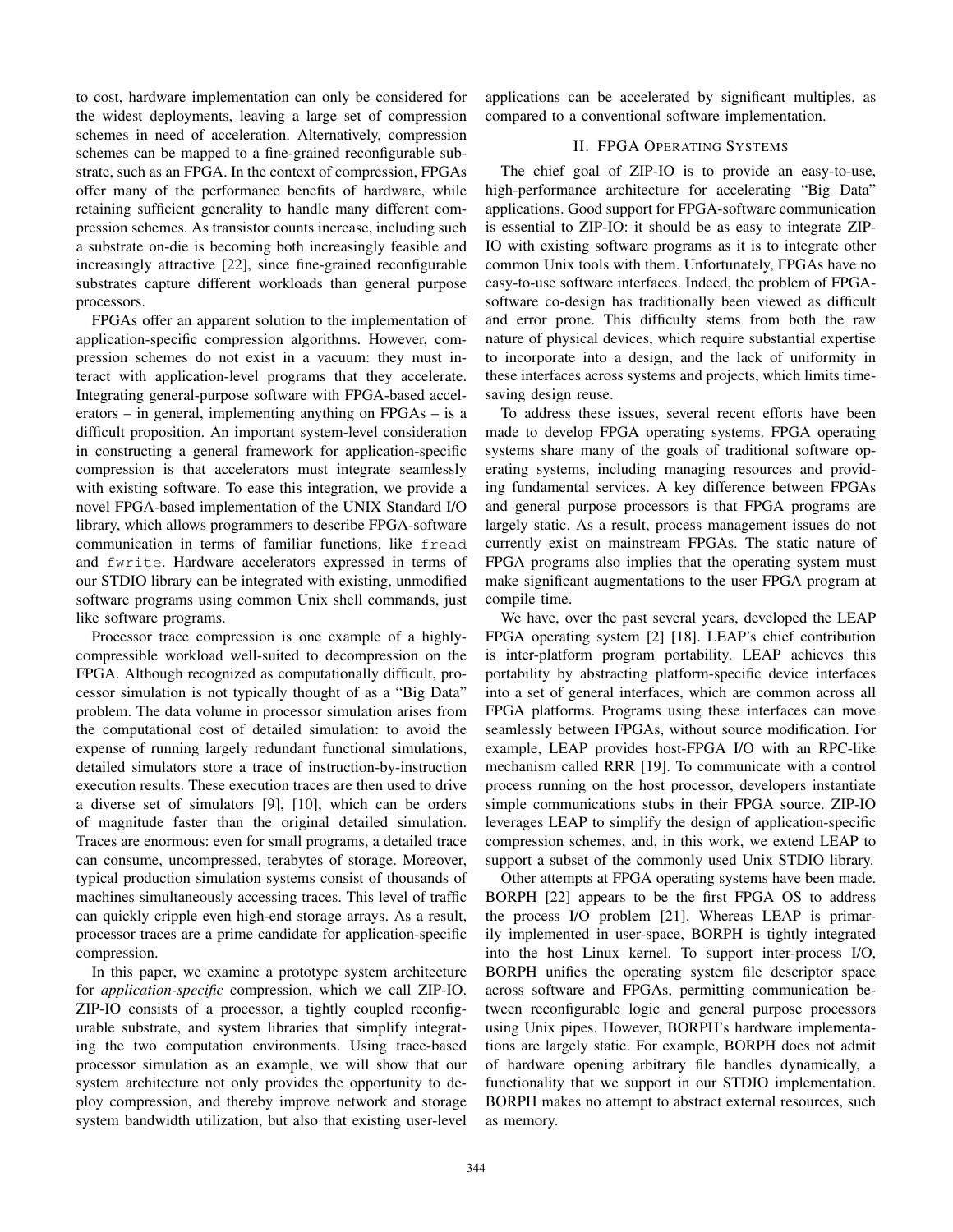#### III. ZIP-IO ARCHITECTURE

## *A. System Overview*

Figure 1 shows the architecture of what we envision to be a typical deployment of ZIP-IO, namely a network store in which data resides and a tightly coupled FPGA-general purpose processor connected by a fast interconnect. On to this generic system, we have superimposed the data-flow of our accelerated processor trace decompression scheme, Zcompr, to illustrate architectural support needed by a typical compression algorithm.

Our implementation incorporates three different methods to compress instruction traces: a simple entropy compression of the full text format traces, an FPGA implementation of Zcompr, and gzip. These programs are connected in a processing pipeline and interposed between the compressed trace in the network store and the final consumer of the decompressed trace: a trace-driven simulator.

We augment Zcompr, which has been accelerated on the FPGA, with gzip to obtain even larger compression ratios. It may seem counter-intuitive that we have chosen to place gzip in software, since we have argued that compression algorithms are not well-suited to general purpose cores. However, in this case, gzip is operating on a significantly compressed data and does not represent a performance bottleneck. To the contrary, requiring a user to implement gzip in hardware for a marginal performance gain represents an unnecessary burden on the user and underscores the need for good hardware-software integration in ZIP-IO.

## *B. Interfacing with Programs*

One goal of ZIP-IO is that FPGA-based compression accelerators, like trace compression, should be as easy to integrate with existing application software as existing Unix tools like gzip. The most common modality of interacting with compression algorithms in software is through file I/O and pipes invoked at the command line. Therefore, ZIP-IO accelerators must be able to connect to software applications using existing software interfaces, and users should be able to incorporate FPGA accelerators into natural program flows:

| $./$ runhw | ./runsw |
|------------|---------|
|------------|---------|

To provide this functionality, we have extended the LEAP FPGA operating system to support a Unix-style STDIO library. The LEAP STDIO service implements a subset of STDIO methods, including allocation of file and pipe handles, formatted printing, and raw I/O. Hardware programs instantiate a special STDIO service module at points where STDIO services are required. At runtime, hardware calls methods, like printf on this module. These requests are marshalled and sent, via an automatically synthesized on-chip network, to an STDIO controller. The controller streams requests over RRR to the attached host processor, where they are executed using the host STDIO implementation. Leveraging host software greatly simplifies the hardware overhead of providing STDIO functionality in hardware – STDIO service modules reduce to

simple marshalling logic. This simplicity also permits designers to be liberal in their use of LEAP STDIO: several STDIO service modules can be instantiated throughout a design, for example, to collect debugging information, with minimal area overhead.

LEAP STDIO relies on host software support. Thus, operations that require a meaningful response, such as fread, can have long latencies, even if a buffering scheme is employed. To help hide the latency of these operations, we separate all leap STDIO operations into distinct request and response methods, as opposed to the blocking calls found in C implementations of STDIO. This separation permits user programs to hide request latency by issuing multiple outstanding requests.

A critical step in realizing STDIO implementation in FPGAs is handling strings well. Strings are the primary means of interacting with many basic STDIO operations, but strings, which are potentially unbounded, do not map well to hardware. We solve the strings problem by creating a new string handle primitive, similar to a C-style string pointer, in our HDL. Strings are never passed directly from hardware to software. Instead, a global string table is constructed at compile time and shared between hardware and software. String literals in the hardware are replaced, at compile time, by indexes into this table. Only string handles, that is, pointers into the string table, are passed as printf format strings, file names in fopen, etc. Although the string table is statically initialized, it can be dynamically modified. For example, LEAP STDIO provides an sprintf function that returns a dynamically allocated string handle, permitting dynamic construction of new string references in the hardware itself.

Because LEAP STDIO provides such a simple interface to programmers, integrating ZIP-IO decompression accelerators into an industrial simulation flow is easy. Decompressed data is fed, using common Unix FIFOs, to the input of the tracedriven simulator, allowing us to construct complete end-toend system using unmodified real-world applications. The entire system execution can be invoked using the sequence of commands shown in Figure 2. ZIP-IO also uses STDIO to write log files for debugging and performance measurement purposes. Although the simulator invoked by the script requires neither modification nor recompilation to integrate with ZIP-IO, we do need to insert a program to adapt the output of the decompression accelerator to the format expected by the simulator. This trivial program is needed even for conventional software implementations.

## IV. TRACE-BASED SIMULATION

Detailed simulation of processors is a computationally intensive task: detailed simulators operate at speeds of kiloinstructions per second and complete benchmark executions take days to complete. Since architectural path-finding times are limited and detailed simulation is prohibitively long, architects frequently adopt a two-phased approach to simulation. Detailed functional simulations are run once, and during the run a trace of the architectural updates for each instruction is collected. This trace contains all architectural state changes,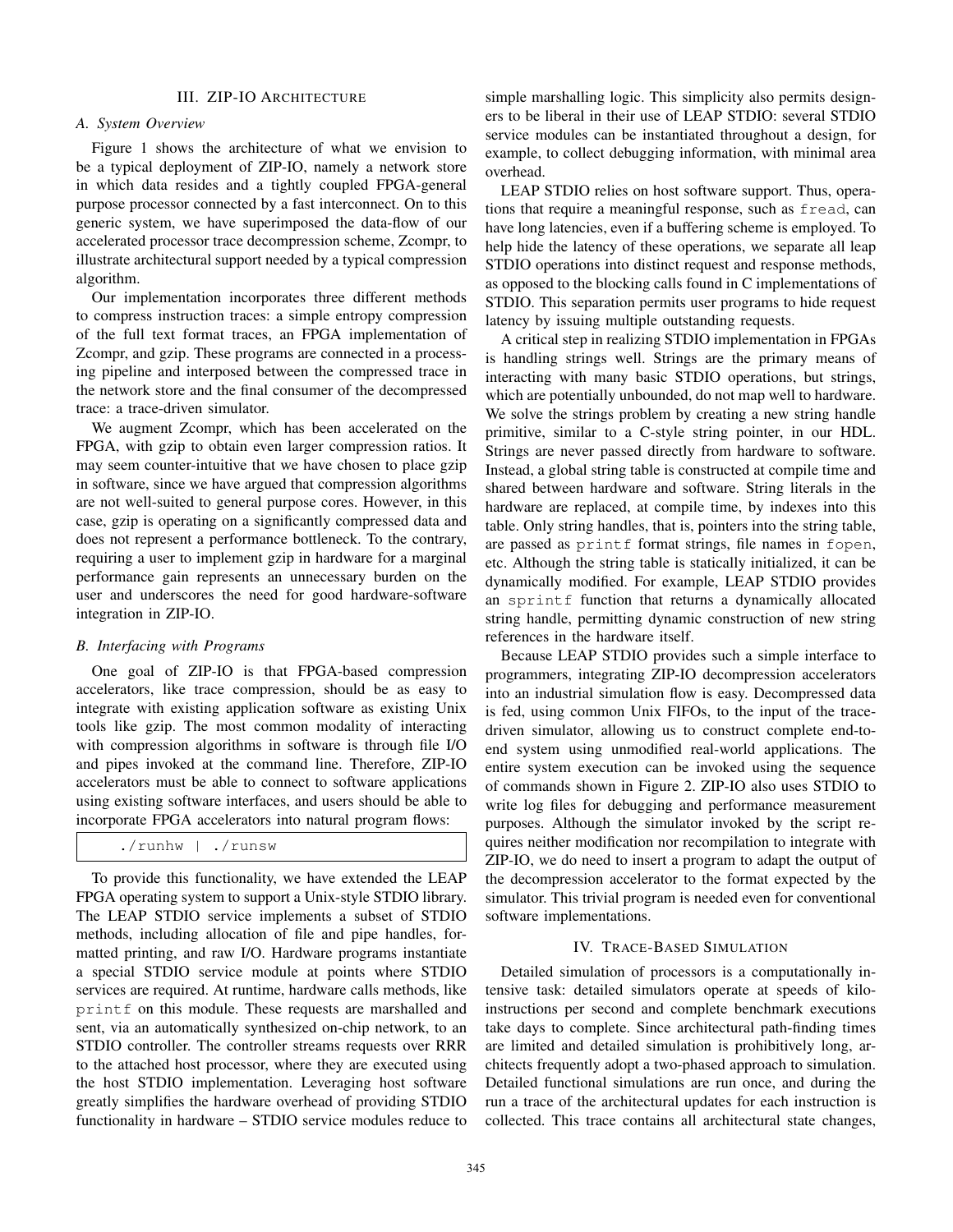

Fig. 1. Structure of the ZIP-IO System

```
mkfifo compressed.bin
mkfifo decompressed.log
gunzip -c /[network]/compressed.gz \
     > compressed.bin && \
./run_hardware.sh compressed.bin \
     > decompressed.log && \
./simulator [configuration] \
     < decompressed.log
```
Fig. 2. Integrating ZIP-IO with existing accelerators is straightforward.

such as register writes and status flag updates, for each instruction executed. Traces are quite large, since each instruction takes tens of bytes to store and programs execute trillions of instructions. These traces are then repeatedly reused to drive other simulators. For example, a full instruction trace can be used to extract memory traces, which can, in turn, be used to drive a cache hierarchy simulator. These secondary, trace-driven simulators run orders of magnitude faster than the original detailed simulation, permitting a broader range of architectural exploration.

Trace-driven simulation is also highly parallelizable. Once the traces are available, many simple simulators can run simultaneously. This parallelism is important because typical architectural studies will test a linear combination of parameters, for example, cache size and associativity, across a

set of benchmark programs, such as SPEC [4]. Since each program/architecture experiment is independent, each can be run separately.

To exploit this parallelism, and to complete experiments quickly, industrial and academic researchers use large network batching systems. Although parallelism is abundant in this workload organization, sophisticated network infrastructure is needed to support all of the simulators running simultaneously. As we remarked previously, detailed instruction traces are enormous, and the machines on which the simulators run do not have the disk capacity to store even a single full-length trace in their local disk. As a result, systems designed for processor simulation make use of large-scale, expensive, network storage. However, since many experiments run in parallel, this shared storage can represent a significant performance bottleneck. As Figure 6(a) shows, even a handful of simulators simultaneously accessing a network store can result in large performance loss. Worse, industrial simulation deployments frequently have thousands to tens of thousands of experiments running in parallel.

# V. TRACE COMPRESSION

Because traces are so large, significant effort has been spent in attempting to compress them. Most compression efforts [6], [16] have focused on specific kinds of traces, for example instruction streams. These specialized compressors can obtain compression ratios thousands of times better than conventional entropy compression. However, to minimize the need for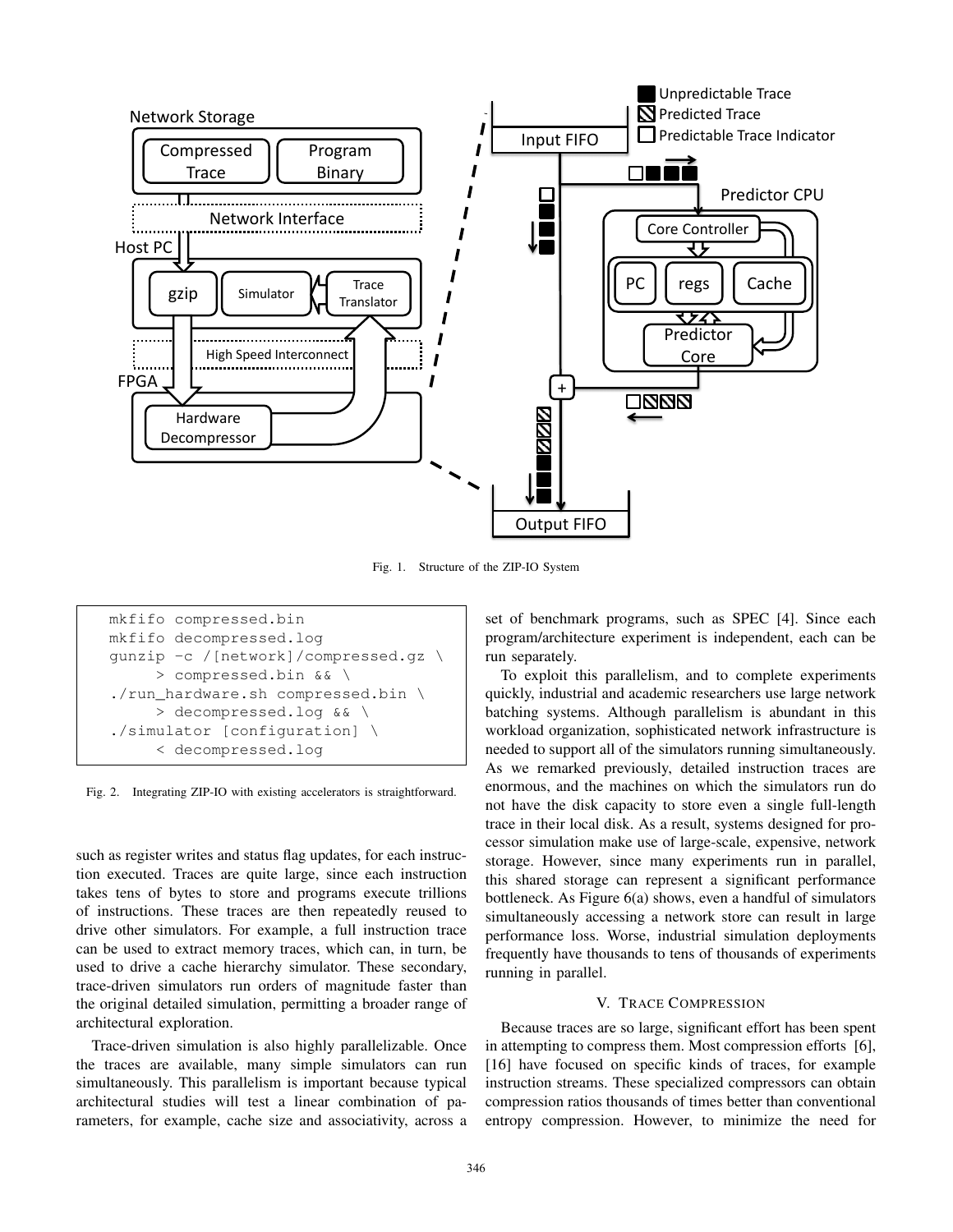

Fig. 3. Compression using Instruction Interpretation

detailed simulation, a general execution trace compression scheme, from which many different simulators can be driven, is needed. General trace compression [11] schemes have also been implemented using entropy-based methods tuned for traces. However, entropy-based compression schemes, which amount to pointer chasing in tree-like structures, are not attractive for FPGA implementation because they can quickly become memory bound.

Cohn and Kanev [12] have shown that it is possible to implement highly efficient compression of execution traces by emulating a simple CPU. Although modern processors are very complicated (even RISC machines have hundreds of instructions [3]), the majority of executed instructions are drawn from a small part of the ISA. Therefore, a large portion of program execution can be captured using a *predictor CPU* that implements only frequently used instructions. Thus, the execution trace can be compressed by recording only those instructions not implemented by the simple predictor CPU. This algorithm, called *Zcompr*, is highly amenable to FPGA implementation because the core of the compression algorithm, the predictor CPU, is an FPGA-efficient, hardware-like structure and largely streaming. This stands in contrast to traditional entropy trace compression schemes which operate on complicated, memorybased data structures to store portions of the trace. Because Zcompr is a general trace compression algorithm, it can be used to drive any trace-based simulation with minimal postprocessing.

Figure 3 shows a block diagram of the compression process. During the detailed trace run, the behavior of the detailed model CPU and the predictor CPU are compared at each instruction. If the two CPUs produce matching outputs, then a marker is recorded in the compressed trace and the state update for that instruction is omitted. However, when the predictor encounters an instruction that it does not implement, the complete state modification made by the detailed model is recorded in the compressed trace. Decompression is the inverse of compression: the predictor CPU will again run over the program, inflating the omission markers. When the decompressor encounters an unimplemented instruction in the compressed trace, it patches its predictor CPU state with the state update recorded in the trace.

Figure 4 shows the percentage of executed instructions that are covered by our Zcompr implementation. The original Zcompr implementation did not include support for traps, protection management, and syscalls; neither does our implementation. Since we target the FPGA, we also omit floating point operations and certain complex memory operations. The remaining 10% of the instruction set accounts for more than 98% of the dynamic executions across the SPEC benchmarks, suggesting that 50 to 1 compression ratios should be achievable. In reality, the compression ratio is slightly less, both because the predictor CPU cannot correctly predict the effects of external processor I/O events and because some meta-data must be included in the compressed trace.



Fig. 4. Percentage of Implemented Instructions in Instruction Trace

#### VI. IMPLEMENTING ZCOMPR

#### *A. ZCompr Microarchitecture*

The blowup on the right of Figure 1 shows the microarchitectural details of our Zcompr implementation. The main component of the system is the predictor CPU, which consists of a prediction core and a controller. The prediction core implements a subset of the MIPS ISA. This core is similar to a pipelined in-order RISC core, except that it is augmented with extra control interfaces used to handle unimplemented instructions and to export state updates. One control interface halts processor execution before the issue of a particular instruction. The controller core uses this interface to stop the processor from beginning to execute unimplemented instructions. The state elements of the predictor CPU - the PC, register file, and memory system are modifiable by way of a second control interface. To the predictor core, these structures appear unmodified. However, the controller core can modify any value in predictor CPU state space, permitting the controller to correct the state of the predictor CPU in the case of an unimplemented instruction. Finally, the predictor CPU outputs inflated state updates as a part of its final pipeline stage.

During operation, a compressed trace is streamed from the host PC via LEAP STDIO. There are two possibilities for the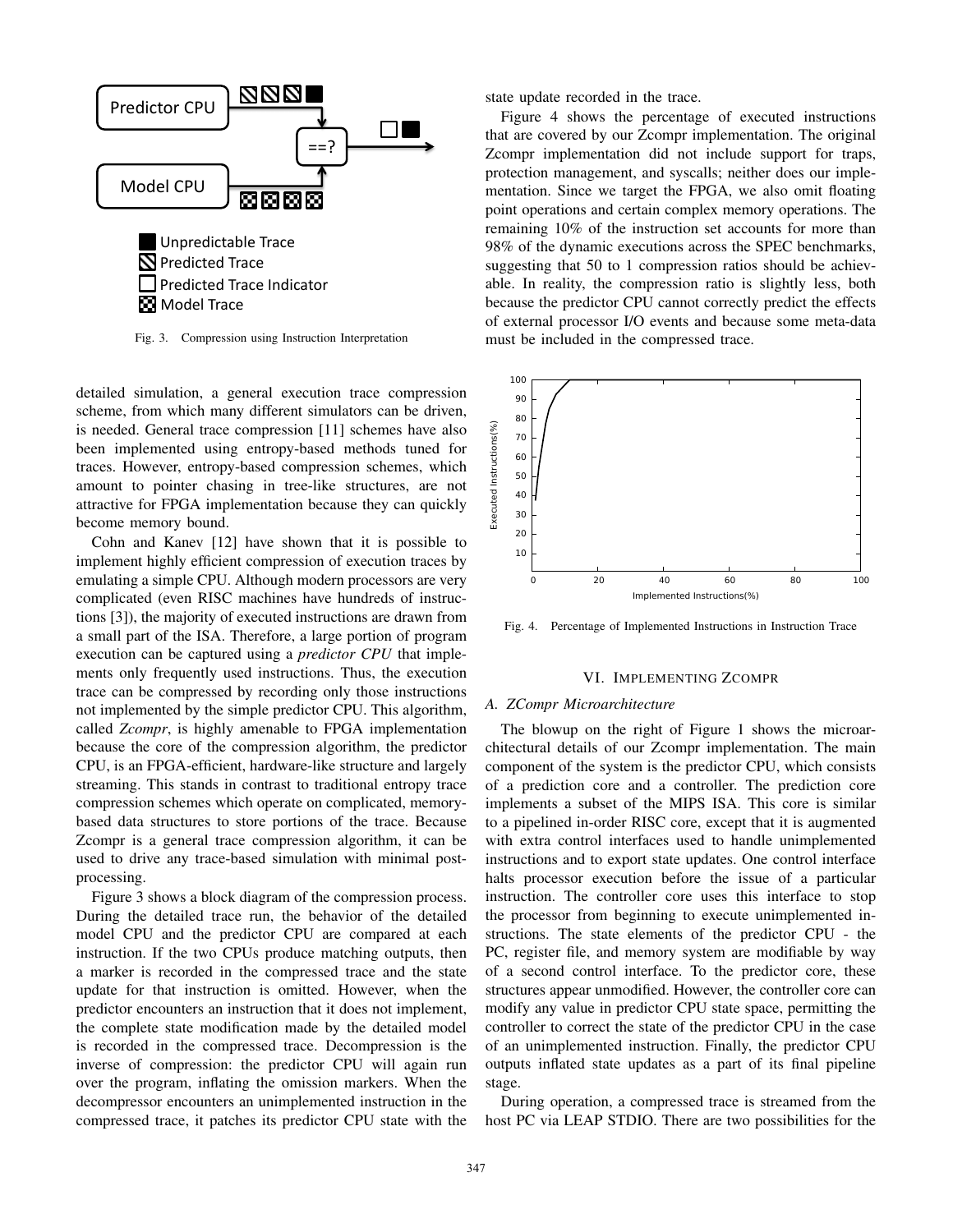compressed trace: either it is a correctly predicted instruction or it is an unimplemented instruction. When the controller core receives a correctly predicted marker, it feeds a control token to the core controller and predictor CPU. This allows the predictor CPU to start inflating, or executing, the instruction corresponding to the marker. When the core controller receives an unimplemented instruction, the core controller waits for the predictor core to complete inflating its current set of trace steps. The core controller then halts the predictor core, modifies its state elements according to the result of the unimplemented instruction, and then restarts the predictor core on the next block of correctly predicted instructions. In the case of a correctly predicted instruction, the predictor CPU will output state updates into the output FIFO, but in the case of an unimplemented instruction, the inflated state updates will come directly from the core controller. Trace data in the output FIFO is streamed back to the host processor over STDIO.

On the host side, we introduce a software translation layer to convert the output of Zcompr in to the format required by the trace-driven simulator. This format is, itself, lightly encoded in a C-like binary format to simplify transmission to the host and processing on the host side. We choose to implement the final translation layer, which can be viewed as a sort of middleware, in software to allow rapid integration with a diverse set of trace-driven simulators.

## *B. Improved Trace Compression*

The original Zcompr algorithm does a good job of compression by capturing the majority of trace behavior in a manner that provides excellent local compression at the cost of increased, but FPGA-efficient computation. Zcompr then relies on traditional entropy coding in the form of gzip to recover additional compression by discovering repetitions in the trace output, for example loops and function calls.

However, better compression can be achieved by recognizing that many of the unimplemented instructions in the trace have very similar behavior, in terms of state modification. Common state modifications by unimplemented instructions include increasing the program counter by four, repeatedly reading the same value (e.g. 0) from an unknown memory address, and writing the same value to a contiguous region of memory. In these cases, the behavior of an unimplemented instruction *relative* to another unimplemented instruction can be summarized succinctly: the new unimplemented instruction can be described as a pointer into a memory containing previous the state updates of preivous unimplemented instructions. However, general entropy schemes are oblivious to these structured relationships between instructions and suffer suboptimal compression as a result.

In an ideal case, we would be able to maintain a full history of previously seen, unimplemented instruction to use for as a reference, as in the PDATs [11] compression algorithm. However, this sort of implementation is infeasible when trace lengths scale to multiple terabytes. Instead, we accomplish a similar, specialized entropy compression by maintaining a small cache of previously-encountered unimplemented in-



Fig. 5. Zcompr+, in the context of the Zcompr pipeline

structions and their effects on system state at the decompressor. We then reduce "predictable" unimplemented instructions in the trace compression to indices into this table. This scheme, which we call Zcompr+, captures most of the benefit of PDATs-style compression on unimplemented instructions, without requiring a complicated and costly memory interface.

ZCompr+ introduces an interesting decision problem in the compressor: given a limited number of slots for unimplemented instructions, we must choose the best set to retain. The compressor tags these retained unimplemented instructions with a special flag, which causes the decompresser to update its table. Our current compression scheme uses a simple LRU policy in selecting which instructions to retain, but it is likely that a better instruction selection algorithm in software could yield substantially better compression.

## VII. RESULTS

# *A. Experimental Setup*

Our primary FPGA implementation platform for ZIP-IO is the Nallatech ACP [17], a pair of Virtex 5 LX330T FPGAs that can be placed in a motherboard CPU socket along with other general purpose processors. Because the FPGAs can communicate over the front-side bus (FSB), interfacing to software has relatively low latency and high bandwidth. We consider this style of system to be a reasonable prototype of future tightly coupled FPGA-CPU systems, though we note that die-level integration would substantially improve communication latency and bandwidth.

The environment that we consider in evaluating ZIP-IO is a portion of an industrial batching system. The entire system is quite large, with thousands of machines, reflecting the need for enormous computational resources in the development and verification of modern processors. However, we have isolated our test machines within the network and given them a dedicated, relatively local NFS store. Although this system may be slightly noisy, it permits us to set up much larger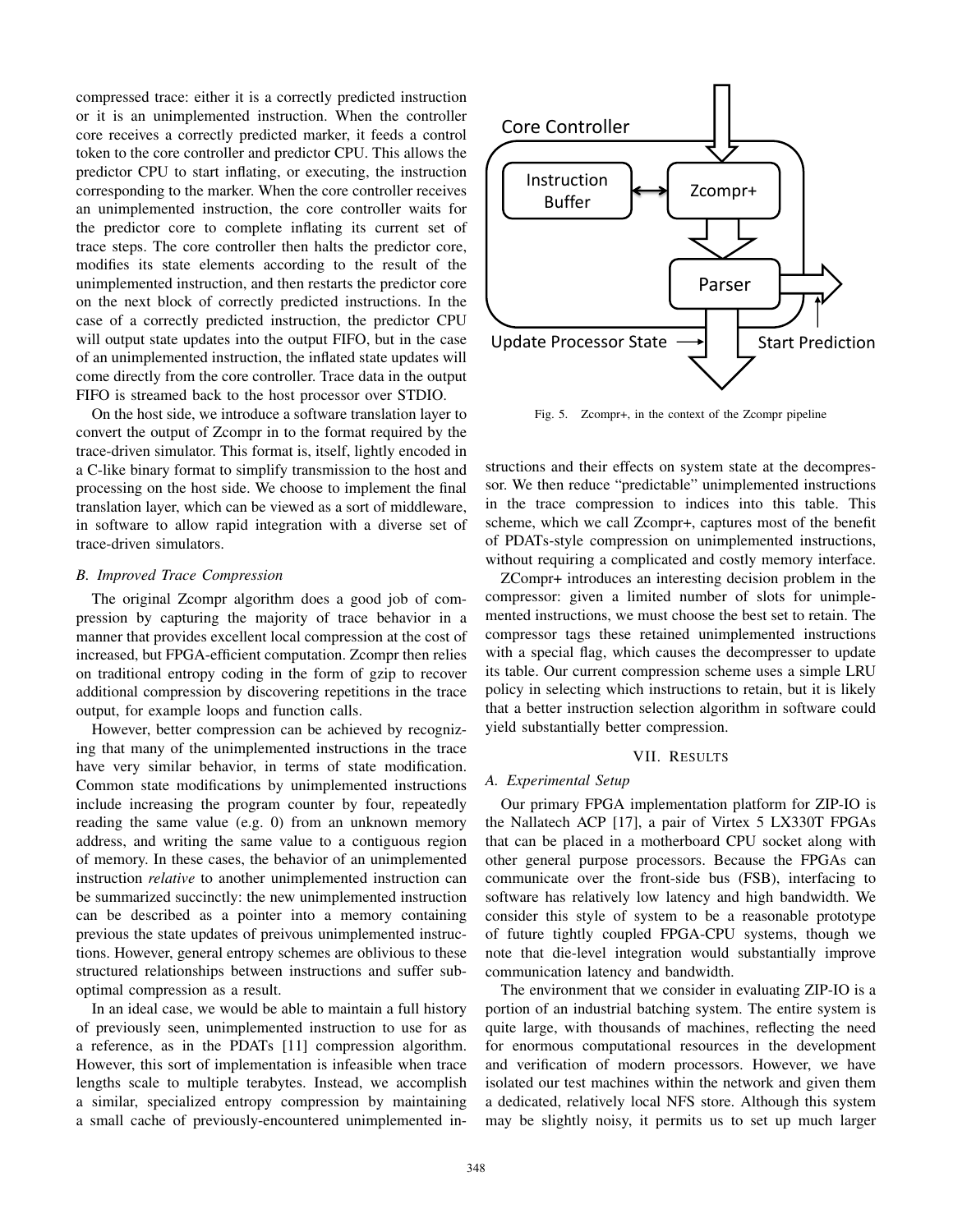experiments that are more representative of a typical industrial use case. The system consists of several large, Ivy Bridgeclass servers and some older Xeon machines with ACPs inside of them. All communication between programs is achieved through file system pipes.

The simulator we have chosen to evaluate in this paper is the Dinero IV uniprocessor cache simulator [9]. Dinero IV simulates a memory hierarchy consisting of multiple levels of cache and a main system memory, extracting useful statistics, such as hit and miss rate, for each cache. Because Dinero IV is a cache simulator, it requires only the memory access information from an execution trace. Dinero can operate in excess of 5 MIPS on the Ivy Bridge machines under optimal conditions. Because Dinero is a relatively simple simulator, it serves as a useful limit study of the performance of our trace-based simulation systems, since it can consume highbandwidth trace streams before it becomes the system bottleneck. In our simulations, we drive Dinero with a mix of SPEC benchmark traces stored remotely on the network share, or locally in DRAM, depending on the system configuration.

## *B. Benefit of Compression*

Figure 6(a) shows Dinero's average throughput as the number of simultaneous simulations scales, under different compression scenarios. In general, performance degrades as the network store and network bandwidth are progressively overwhelmed by trace traffic. Uncompressed and gzipped traces require less computation to decompress and, as a result, have high throughput if there are relatively few consumers. However, because these schemes require more network bandwidth, they experience a steep decline in performance as the number of parallel simulations increases. On the other hand, the combination of gzip and Zcompr+ has low single processor performance, due to the overhead of running the Zcompr+ algorithm, but scales well because it requires very little network bandwidth. Since industrial simulation workloads typically consist of hundreds or thousands of parallel simulators, ZCompr+ based compression is clearly a good choice because improved network bandwidth utilization quickly outweighs the additional computational complexity of ZCompr+.

We also attempted to drive Dinero with remote, uncompressed traces. However, even a handful of simulators required hours to complete: uncompressed traces are simply infeasible in a production setting.

## *C. Improvement to Zcompr*

Figure 6(c) shows the performance of Zcompr and our augmentation, Zcompr+. Though relatively simple, Zcompr+ improves compression by 20% over the baseline Zcompr implementation. This relative advantage is maintained even after applying gzip to the compressed result, confirming that gzip is not able to extract the relative instruction behavior that Zcompr+ targets.

Figure 6(d) compares, among others, the throughput of ZCompr and ZCompr+. Zcompr+ achieves better compression, but at a cost of around 20% software throughput. This is another argument for the FPGA-based implementation: algorithmic complexity reduces overall throughput in software. An FPGA-based implementation of ZCompr+ suffers no such degradation.

#### *D. Compression Performance*

Figure 6(c) shows the compression performance of the various compression schemes across different SPEC workloads. Stand-alone Zcompr+ has a compression performance comparable to gzip. However, Zcompr+ addresses compression scenarios, such as randomly mutating register values, that are not well-handled by gzip, and therefore composes with gzip to produce even better compression. Indeed, by composing the two compression algorithms, we achieve total compression of more than 1000x in some cases.

#### *E. Decompression Throughput*

Figure 6(d) shows the throughput of the Dinero simulations across workload traces and with different compression schemes on the ACP platform. In an effort to normalize performance across silicon generations, we present results only from Xeon processor coupled with the ACP platform.

On average, Dinero using ZIP-IO Zcompr has equivalent performance to Dinero running on uncompressed traces preloaded into DRAM, demonstrating that ZIP-IO is able to satisfy the bandwidth requirements of Dinero running on a Xeon server. Indeed, the hardware Zcompr implementation can sustain trace decompression rates of up to 15 MIPS, which is sufficient to accelerate Dinero even on the newer Ivy Bridge servers.

Figure 6(b) shows the throughput of hardware-accelerated Dinero relative to a pure software implementation. Because the ACP must operate inside of a relatively old Xeon server as opposed to the newer Ivy Bridge servers, we normalize the performances in the graph against the speed of decompressing a small trace loaded on RAM, a performance upper bound. It is evident that using hardware decompression is effective in reclaiming most of the performance lost by using general purpose processor for decompression. We do not completely reclaim the performance of decompressing from DRAM due to non-idealities in the network.

The performance of the hardware-accelerated system is actually limited by the throughput of Dinero. If Dinero is removed, the hardware achieves nearly a 5x performance gain over the software decompression. Although Dinero cannot make use of this bandwidth, other, less computationally intensive simulators, for example simulators doing statistical sampling [24], might be able to saturate the hardware bandwidth.

## *F. Hardware Implementation Requirements*

For ZIP-IO to be successful, interesting compression algorithms must be implementable in a reasonable area. Although we are currently using a V5LX330T for prototyping, this large FPGA is not necessary to acheive compression acceleration. Many interesting compression algorithms, including Zcompr+, can fit into a very small area. Table I gives a modular break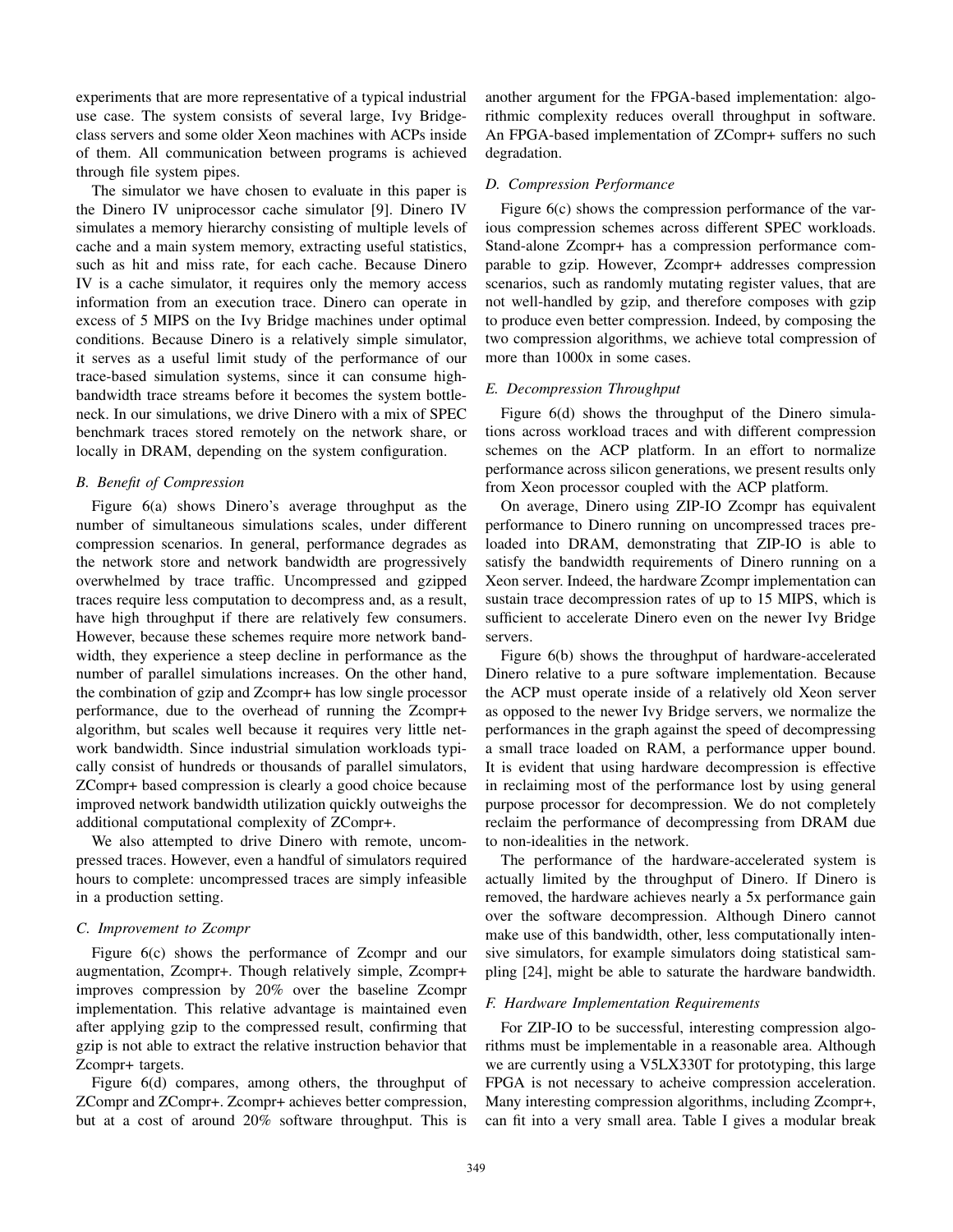

(a) Software Throughput Decreases with Multiple Consumers





(b) Hardware Decompression Can Reclaim Performance



(d) Decompression Throughput on Multiple Workloads

Fig. 6. Performance Results

down of the reconfigurable logic required for Zcompr+. This resource usage is approximately 4% of the LX330T logic area, and 30% of the total memory, most of which is used for somewhat over-provisioned memory caches. This suggests that a future ZIP-IO would do well to have some kind of hardened memory interface.

In the throughput experiments discussed in Section VII-B, we used modern Ivy Bridge processors, which have several cores per chip. Thus, a production deployment of ZCompr+ would need to support multiple simultaneous trace decompressions in the same fabric. There are two ways to extend our Zcompr hardware to handle this scenario. Zcompr itself could be re-architected to support GPU-style simultaneous multi-threading (SMT) while sharing a common memory subsystem among the threads. Alternatively, since Zcompr is so small, multiple instances could be laid out on a single fabric, again sharing a common memory subsystem. Our STDIO implementation would make this sort of extension relatively straightforward – software could simply pass file handles to each of the Zcompr instances at runtime.

#### VIII. CONCLUSION

"Big Data" is a serious problem which must be addressed in future computer architectures. Application-specific compression is one means of dealing with the big data problem, provided that application-specific compression schemes can be well implemented in future platforms. In this paper, we

| Module                      | $f$ Max $(MHz)$ | <b>LUTs</b> | <b>Registers</b> | <b>BRAM</b> |
|-----------------------------|-----------------|-------------|------------------|-------------|
| <b>Instruction Cache</b>    | 100             | 771         | 342              |             |
| <b>Decompresser Control</b> | 100             | 1780        | 1105             | 58          |
| <b>Predictor CPU</b>        | 115             | 2346        | 802              |             |
| Total                       | 100             | 10100       | 6969             | 99          |

TABLE I

RESOURCE USAGE FOR FPGA ZCOMPR IMPLEMENTATION, TARGETING XILINX VIRTEX-5.

presented ZIP-IO, a system architecture and libraries intended to accelerate these compression algorithms. In the context of trace-based processor simulation, the ZIP-IO architecture provides a throughput increase of 300% above similar algorithms implemented in software. Although we examine only trace-compression, ZIP-IO is a fully general architecture and can be extended to support many other workloads, including video, computational biology, and internet search by way of our STDIO interface.

As transistor counts increase, it is worth considering the integration of a fine-grained reconfigurable substrate on-die. Application-specific compression is one workload that could benefit from such an integration, although many other applications, including the detailed processor simulation that precipitated the ZCompr algorithm, could also benefit. With tighter processor-fabric integration, the performance gains that we observe in this paper would be amplified, perhaps by as